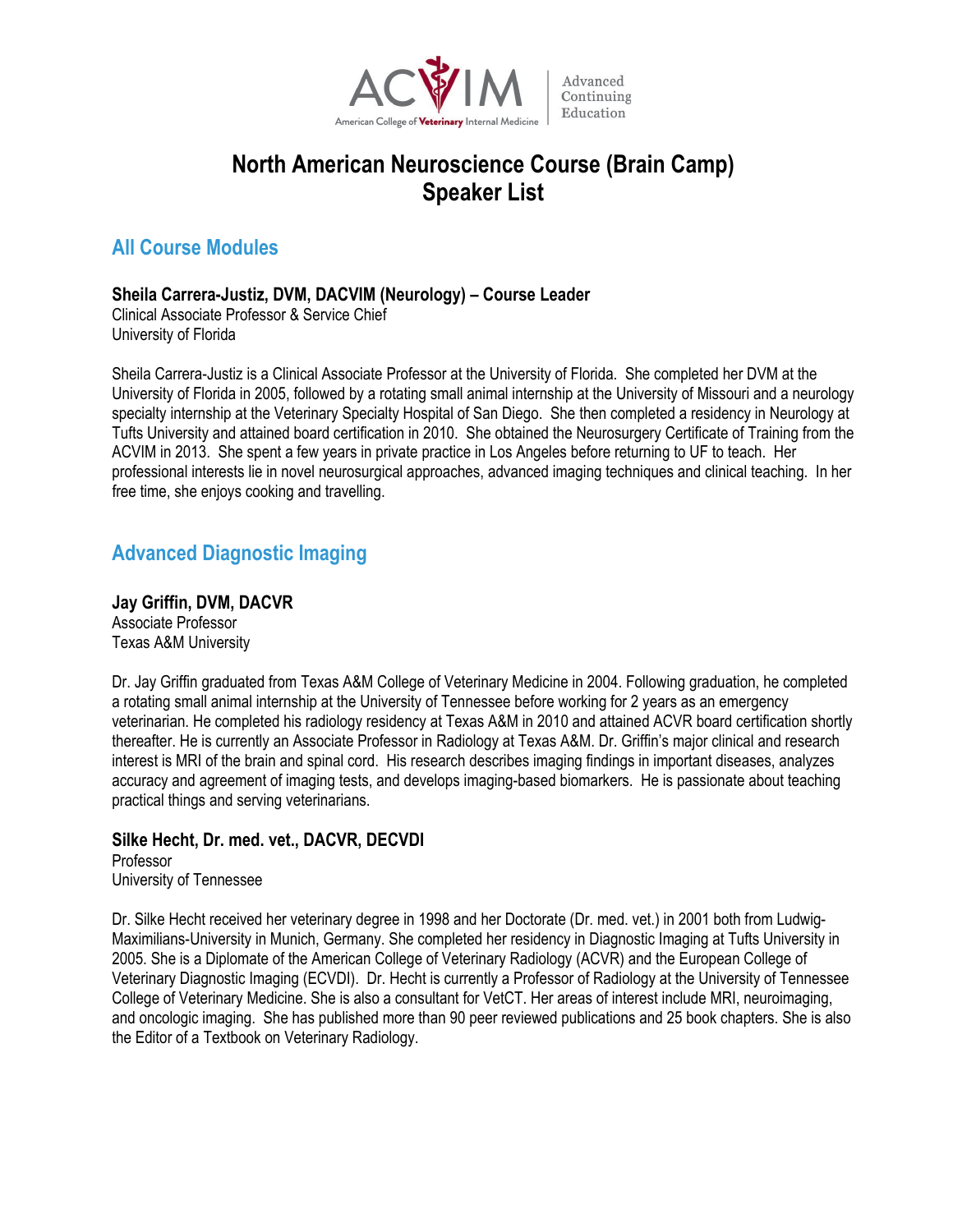

# **Advanced Veterinary Neuroscience – Week 1**

## **Monica Aleman, MVZ Cert., PhD, DACVIM (LAIM & Neurology)**

Terry Holliday Equine and Comparative Neurology Endowed Presidential Chair University of California, Davis

*Bio pending.*

## **Silke Hecht, Dr. med. vet., DACVR, DECVDI** Professor

University of Tennessee

Dr. Silke Hecht received her veterinary degree in 1998 and her Doctorate (Dr. med. vet.) in 2001 both from Ludwig-Maximilians-University in Munich, Germany. She completed her residency in Diagnostic Imaging at Tufts University in 2005. She is a Diplomate of the American College of Veterinary Radiology (ACVR) and the European College of Veterinary Diagnostic Imaging (ECVDI). Dr. Hecht is currently a Professor of Radiology at the University of Tennessee College of Veterinary Medicine. She is also a consultant for VetCT. Her areas of interest include MRI, neuroimaging, and oncologic imaging. She has published more than 90 peer reviewed publications and 25 book chapters. She is also the Editor of a Textbook on Veterinary Radiology.

#### **Amy Johnson, DVM, DACVIM (LAIM & Neurology)**

Associate Professor University of Pennsylvania

Dr. Amy L. Johnson, DVM, DACVIM (LAIM & Neurology) is currently an associate professor of large animal medicine and neurology at the University of Pennsylvania School of Veterinary Medicine's New Bolton Center. She received her DVM from Cornell University and completed an equine internship at B.W. Furlong and Associates in New Jersey. She became board-certified in large animal internal medicine after completing a residency at Cornell University, and she subsequently became board-certified in neurology after completing a residency at the University of Pennsylvania. Dr. Johnson has been at Penn Vet for 15 years and was appointed to the faculty in 2011. Dr. Johnson's research interests focus on improving the ability to diagnose the cause of neurologic disease in horses using clinical examination, laboratory testing, and advanced imaging techniques.

## **Chris Mariani, DVM, PhD, DACVIM (Neurology)**

Professor North Carolina State University

Chris Mariani is a Professor of Neurology & Neurosurgery in the Department of Clinical Sciences at North Carolina State University. He was born near Toronto, Ontario, and graduated from the Ontario Veterinary College at the University of Guelph in 1996. He completed a rotating small animal internship at Michigan Veterinary Specialists, followed by one year as an associate veterinarian in Beverly Hills, Michigan. After this he began a residency in neurology and neurosurgery at the University of Florida College of Veterinary Medicine. This was followed by graduate work in brain tumor immunotherapy, leading to a PhD in Neuroscience from the College of Medicine, also at the University of Florida. Chris' professional interests include neuroimmunology, inflammatory brain disease, brain tumors, epilepsy and the use of biomarkers to improve the diagnosis and therapy of these conditions. He currently directs the Comparative Neuroimmunology and Neuro-oncology Laboratory at NC State.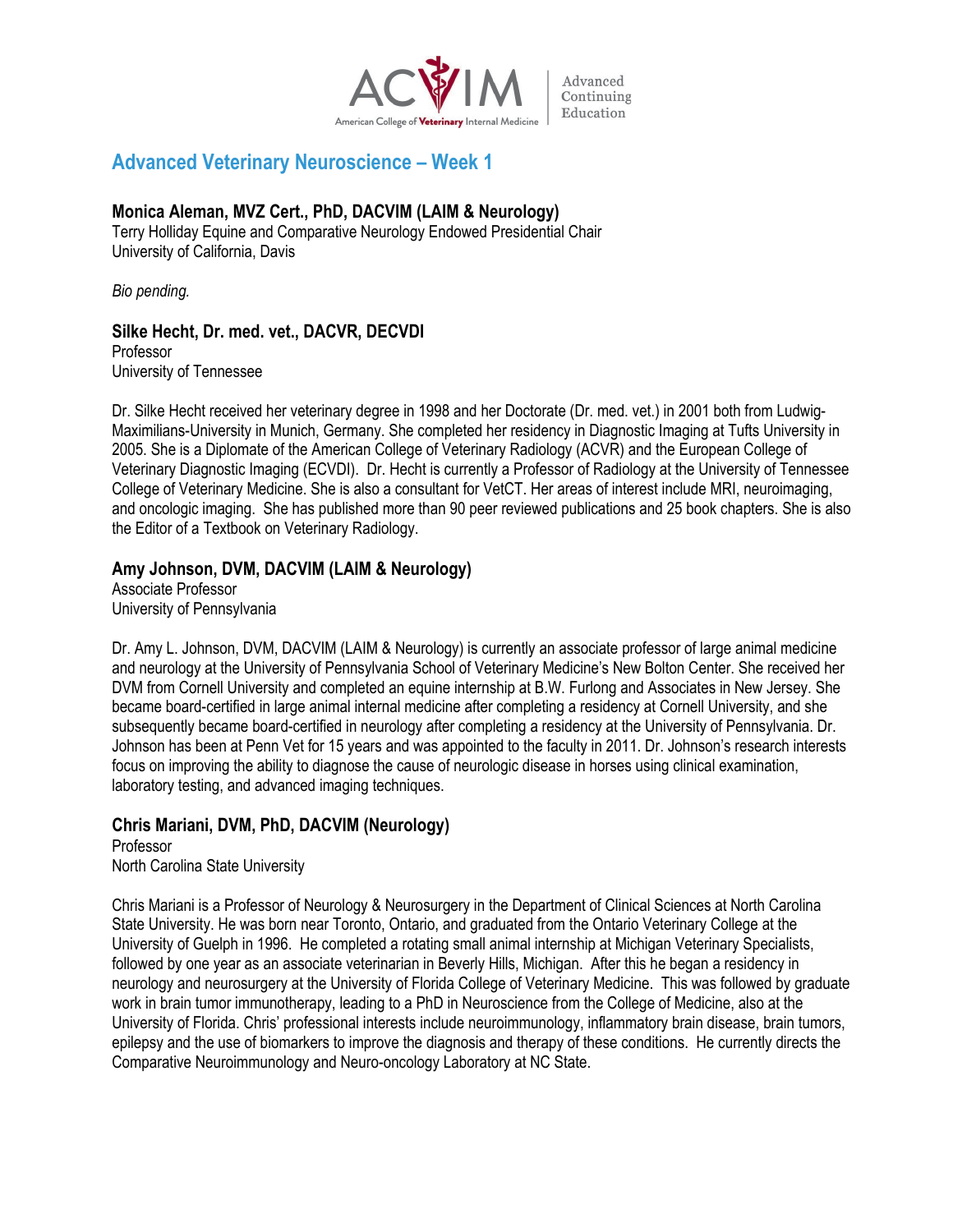

## **Kaspar Matiasek, DVM, DrMedVetHabil**

Professor Ludwig-Maximilians-University Munich

Kaspar Matiasek is an expert in neuromorphology, CSF and tissue diagnostics of neurological and neuromuscular disorders. Since 2007 he heads diagnostic neuropathology laboratories in UK and Germany and receives samples form neurology specialists worldwide. Kaspar Matiasek is engaged in college activities and trains neurology and pathology interns, externs and residents in weekly case discussions, mortality and morbidity rounds, in online courses and workshops like the European Brain Camp and Barcelona Courses on Neuropathology and Neuroanatomy.

## **Dennis O'Brien, DVM, PhD**

Professor Emeritus, University of Missouri Adjunct Professor, University of Alaska-Fairbanks

Dr. Dennis O'Brien is Professor Emeritus in Comparative Neurology at the University of Missouri and Adjunct Professor at the University of Alaska-Fairbanks. He received his DVM degree from the University of Illinois. After 3 years in general practice, he returned to the University of Illinois to complete a residency in neurology and a PhD in neuroscience. He is board certified in neurology by the American College of Veterinary Internal Medicine and the recipient of their Kirk Award for Professional Excellence. His research focused on hereditary and acquired diseases of the nervous system including epilepsy, movement disorders, developmental disorders, and neurodegenerative diseases.

## **George Strain, PhD**

Professor Louisiana State University

Dr. George M. Strain is Professor of Neuroscience at Louisiana State University School of Veterinary Medicine. BS in electrical engineering (Illinois), MS in biomedical engineering, and PhD in physiology and biomedical engineering (Iowa State), followed by postdoctoral training in neurophysiology and neurology at the UCLA School of Medicine. He has provided electrodiagnostic services in the teaching hospital for 44 years, has published extensively on electrodiagnostic testing, deafness, epilepsy, and other areas of veterinary neurology, and is the author of *Deafness in Dogs and Cats*. His current research emphasis is on the molecular genetics of pigment-associated deafness in dogs.

## **Chris Thomson, BVSc(Hons), DACVIM (Neurology), DECVN, PhD**

**Neurologist** Animal Referral Hospital Brisbane

Dr. Thomson graduated from University of Melbourne, and completed their neurology residency at North Carolina State College of Veterinary Medicine, USA, and a PhD in neuroscience at University of Glasgow, UK. Dr. Thomson has worked at Melbourne, Glasgow, and Massey Universities, and latterly, in the Veterinary Medicine Department at University of Alaska, Fairbanks. Dr. Thomson recently swapped Alaska's -30 deg C for +30 deg C in Brisbane, Australia and is now working in private referral practice at the Animal Referral Hospital. Along with their colleague, Dr. Caroline Hahn, Dr. Thomson has distilled decades of study and teaching about clinical neuroanatomy and neurological localization into 'Veterinary Neuroanatomy: a Clinical Approach (Elsevier 2012).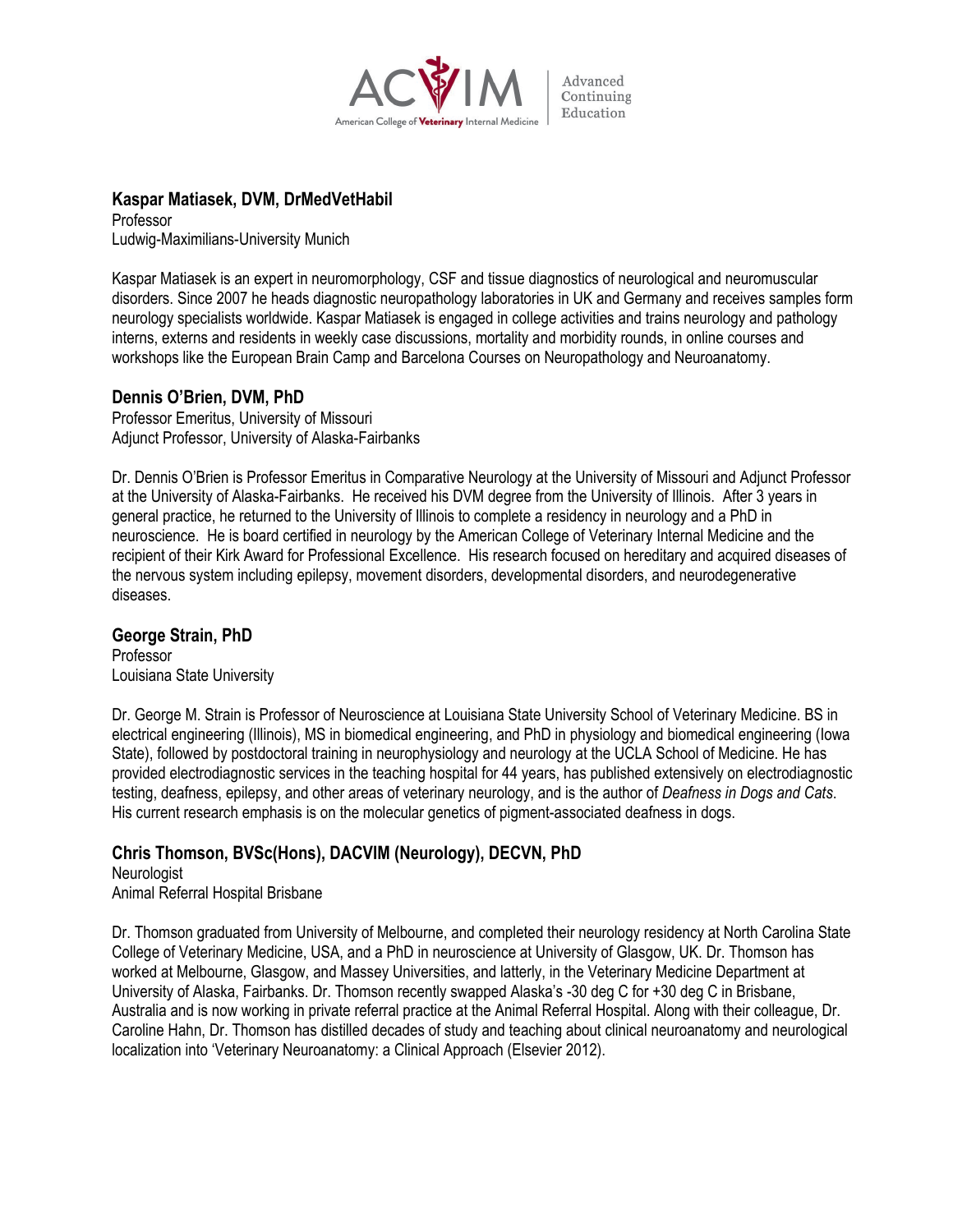

**Colette Williams, PhD**

EDX Consultant University of California, Davis

Colette Williams has spent four decades performing and teaching electrodiagnostics (EDX), including: EMG, MNCV/SNCV, REP STIM, late waves, BAER, EEG, and SEP. Colette has contributed an EEG chapter to Blackwell's Five-Minute Veterinary Consult and co-authored EDX chapters in Tobias's Veterinary Surgery: Small Animal and Ettinger's Textbook of Veterinary Internal Medicine. She also has over 40 publications and is a reviewer for several journals. Colette consults for numerous universities and specialty practices. Her mission is to encourage the use of these techniques in veterinary medicine and to raise the standards to the level of those in human medicine.

#### **Matt Winter, DVM, DACVR**

Vice President VetCT USA

*Bio pending.*

# **Advanced Veterinary Neuroscience – Week 2**

#### **Michaela Beasley, DVM, MS, CCRP, DACVIM (Neurology)**

Associate Clinical Professor Mississippi State University

Dr. Beasley is a 2008 graduate of Mississippi State University. Following graduation, she did a general rotating internship and neurology/ neurosurgical residency at Auburn University. While pursuing her residency she also completed a master's in biomedical sciences focusing on the pharmacokinetics of extended release levetiracetam. She received her board certification in neurology and neurosurgical certificate in 2013 and her certificate in canine rehabilitation in 2020. Dr. Beasley is currently an Associate Clinical Professor in the neurology/ neurosurgery service and Small Animal Chief of Staff at Mississippi State University.

## **Tim Bentley, BVSc (Dist), MRCVS, DACVIM (Neurology)**

Professor Purdue University

Dr. Bentley is a professor of veterinary neurology & neurosurgery at the Purdue University College of Veterinary Medicine. His primary research focus is brain surgery, especially translational cancer research and hydrocephalus. He directs canine glioma surgery and canine brain MRI research programs and is the lead surgeon in federally funded hydrocephalus studies. His other publications include canine neuro-radiology and small animal CNS mycosis.

#### **Bob Bergman, DVM, MS, DACVIM (Neurology)**

Chief Medical Officer, Specialty and Emergency Medicine for PetVet Care Centers Specialist, Carolina Veterinary Specialists

Dr. Bergman received his DVM from the University of Georgia in 1997. He then completed a small animal rotating internship at the University of Georgia. Following internship, he completed a residency in neurology at Virginia Tech (Diplomate ACVIM Neurology 2001). Concurrently, he completed a master's degree with a focus on neuroscience. He then served as a clinical assistant professor of neurology and neurosurgery at Texas A&M for two years. Currently he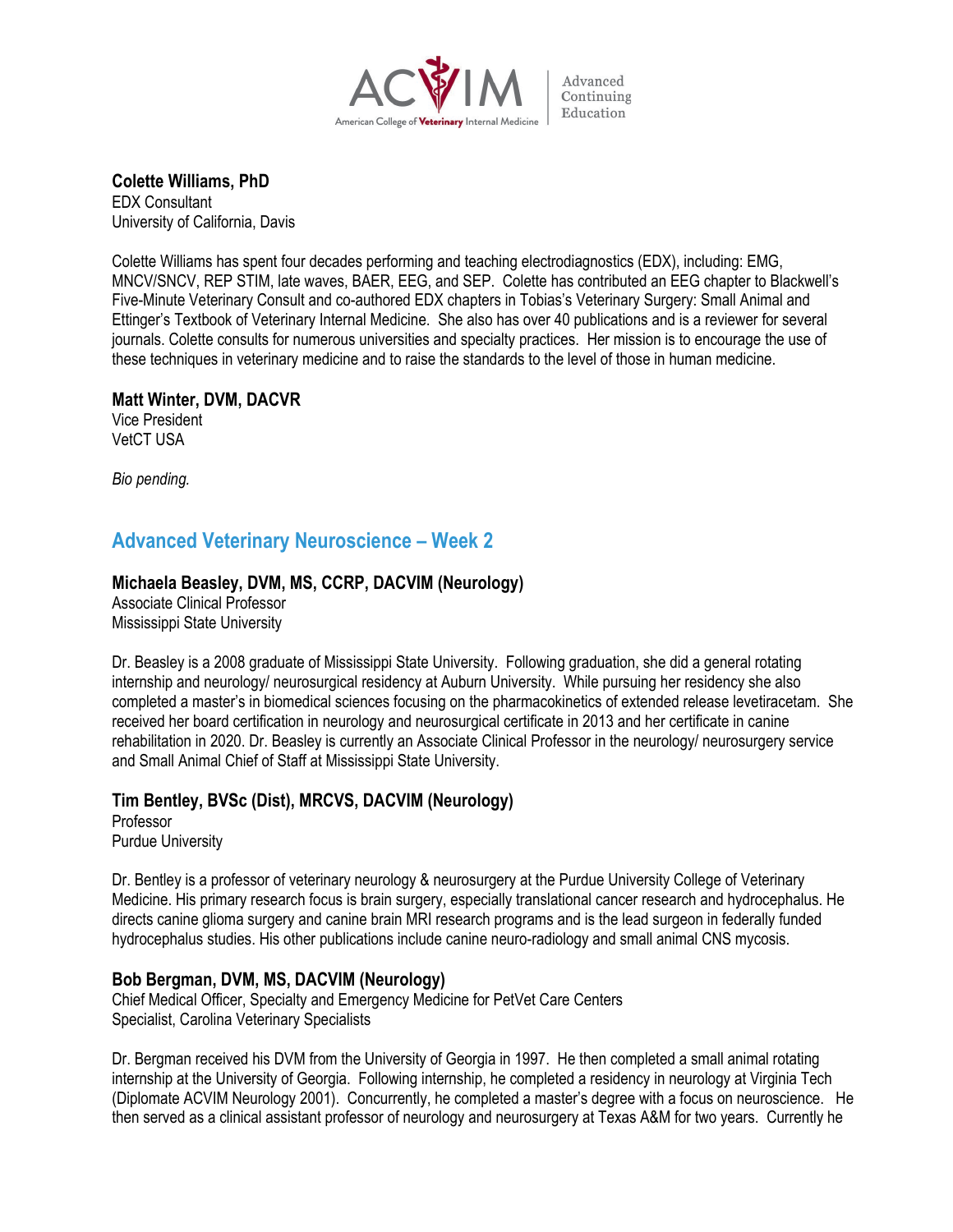

is Chief Medical Officer for Specialty and Emergency Medicine for PetVet Care Centers. He also continues to practice as a neurologist based at Carolina Veterinary Specialists, in Charlotte, NC.

#### **Alina Demeter, DVM, PhD, DACVP (Anatomic Path)**

Assistant Clinical Professor, Director of the Anatomic Pathology Residency Program Cornell University

Dr. Alina Demeter is an Assistant Clinical Professor of Anatomic Pathology at Cornell University and Director of the Anatomic Pathology Residency Program. Dr. Demeter earned her DVM in Bucharest, Romania, and continued her studies by pursuing a Ph.D. in Budapest, Hungary. She did her anatomic pathology residency training at Cornell University where she became passionate about the fascinating world of neuropathology. Following her residency and board certification, she completed a neuropathology fellowship at Cornell University and joined the anatomic pathology team as a faculty member. Dr. Demeter is currently researching select infectious causes of encephalitis in animals and glial tumors in domestic species. When not doing pathology Dr. Demeter is spending time with her family, gardening, or hiking.

## **Amy Fauber, DVM, MS, DACVS (Small Animal), DACVIM (Neurology)**

**Neurosurgeon** CARE|Charlotte Animal Referral & Emergency

Dr. Amy Fauber is a neurosurgeon at CARE|Charlotte Animal Referral & Emergency in North Carolina. Prior to joining CARE she was an Assistant Professor of Small Animal Surgery and Neurology at Purdue University. Originally from Ohio, she completed her DVM degree at Ohio State University. After her internship at Oradell Animal Hospital in NJ, she completed her residency in small animal surgery at Purdue University. She became a Diplomate of ACVS in 2007. Dr. Fauber then completed her neurology residency as a joint residency at Carolina Veterinary Specialists and Purdue University. She became a Diplomate of ACVIM (Neurology) in 2012.

## **Kari Foss, DVM, DACVIM (Neurology)**

Assistant Professor University of Illinois Urbana-Champaign

Dr. Kari Foss is an assistant professor in the department of Veterinary Clinical Medicine at the University of Illinois College of Veterinary Medicine. She earned her DVM from the University of Illinois College of Veterinary Medicine. After earning her DVM, she then completed a residency in Veterinary Neurology and Neurosurgery at The Ohio State University as well as earning a Master's degree in Veterinary Clinical Sciences, also from The Ohio State University. Following completion of her residency, she was an associate veterinary neurologist at MedVet Medical Centers for Pets in Columbus Ohio before joining the faculty at the University of Illinois in 2016. Dr. Foss has research experience on cervical spondylomyelopathy, degenerative lumbosacral stenosis, and gait analysis. Currently, Dr. Foss's research interests focus on ways to improve patient care through advancing diagnostic techniques utilizing neuroimaging.

## **Gabriel Garcia, DVM, DACVIM (Neurology)**

Clinical Assistant Professor University of Florida

Dr. Garcia received his DVM from Ross University in 2009, completing his clinical year at Auburn University. He then completed a small animal rotating internship in Miami, Florida, a surgical internship in Orlando, Florida and a neurology internship in Springfield, Virginia. Following internships, he completed a residency in neurology and neurosurgery at Mississippi State University. He received board-certification in neurology in 2017. He is currently a clinical assistant professor of neurology and neurosurgery at the University of Florida. He has a particular interest in seizure management and neurosurgery, including craniocervical junction abnormalities and trauma.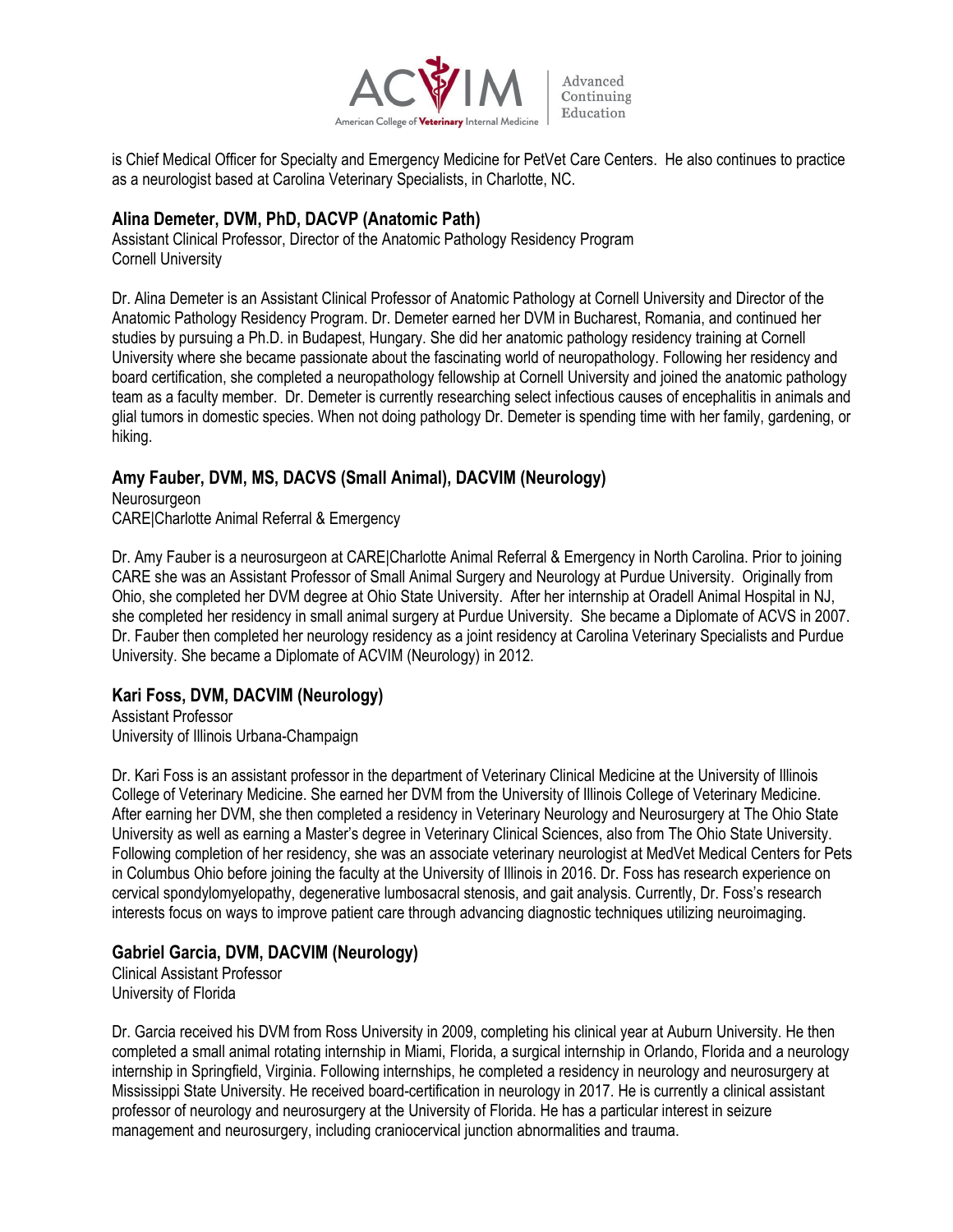

Continuing Education

**Ralph Hamor, DVM, DACVO**

Clinical Professor University of Florida

Dr. Hamor graduated from the University of Missouri-Columbia in 1987 and then completed an internship Auburn University in 1988. He completed a residency and masters at Colorado State University in 1993 and became boardcertified by the ACVO in 1994. He taught at the University of Illinois for 23 years prior to starting his current position as a Clinical Professor at the University of Florida in 2016. He has given over 150 scientific and continuing education presentations on the local, state, regional, national and international level.

**Dawn Logas, DVM Owner** Veterinary Dermatology Center

*Bio pending.*

## **Andrew Miller, DVM, DACVP (Anatomic Path)**

Associate Professor Cornell University

Andrew D. Miller is a graduate of Cornell University (BS '01, DVM '05) and a board certified anatomic veterinary pathologist (Dipl. ACVP '08). He is currently an Associate Professor in the Department of Biomedical Sciences, Section of Anatomic Pathology at Cornell University College of Veterinary Medicine and director of the Anatomic Pathology Laboratory at the New York State Animal Health Diagnostic Center. Dr. Miller was previously a faculty member of the New England Primate Research Center, affiliated with Harvard Medical School. Dr. Miller's expertise is in oncologic pathology and neuropathology, especially comparative neoplasia. Dr. Miller has a wide ranging research portfolio with an extensive background in primary and collaborative research. Dr. Miller has authored and co-authored over 150 peer reviewed articles, 6 book chapters, and is an editorial board member of Veterinary Pathology and Journal of the American Veterinary Medical Association.

#### **Sarah A. Moore, DVM, DACVIM (Neurology)**

Wolfe Associated Endowed Professor, Clinician and Service Chief of Neurology and Neurosurgery The Ohio State University

Dr. Sarah Moore is the Wolfe Associated Endowed Professor in Canine Clinical and Comparative Medicine at The Ohio State University as well as a clinician and service chief of Neurology and Neurosurgery. She completed her residency in neurology and neurosurgery at North Carolina State University in 2009, and a research fellowship in neuroinflammation and spinal cord injury at The Ohio State University in 2011. Her research focuses on the management of acute spinal cord injury in dogs and her clinical interests include spinal surgery and the developing new strategies for managing neuropathic pain in veterinary patients. She also recently co-chaired the ACVIM consensus panel on the diagnosis and management of canine acute thoracolumbar intervertebral disc extrusion.

## **Luisito Pablo, DVM, DACVA**

Clinical Professor University of Florida

Dr. Luisito S. Pablo received the degree of Doctor of Veterinary Medicine in 1978. He received his Master of Science in Large Animal Medicine and Surgery from Auburn University in 1982. His interest in Anesthesia started when he came back to Auburn University to pursue his PhD in 1984. He started as a visiting Assistant Professor at the University of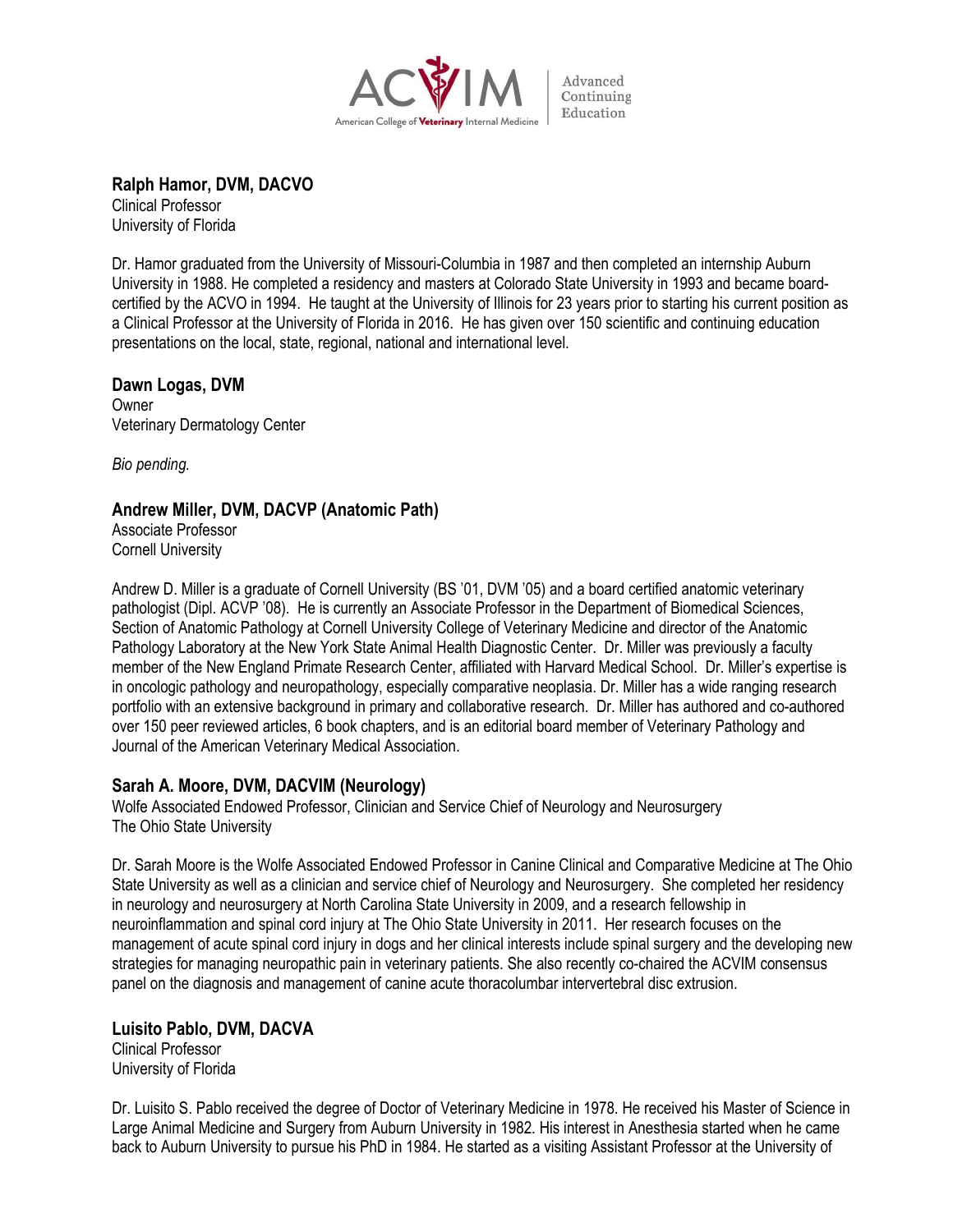

Continuing

Florida in 1989. He became board certified in Veterinary Anesthesiology in 1993. He received tenure and promotion to associate professor in 1998. In January of 2015, he moved to Auburn University and became a clinical professor. He decided to return to the University of Florida in October 2016. Presently, Dr. Pablo is a clinical professor at the College of Veterinary Medicine, University of Florida. He has received numerous teaching awards for his creativity in teaching. He continues to teach and practice veterinary anesthesia in the UF Veterinary Hospitals.

#### **Ned Patterson, DVM, PhD**

Professor University of Minnesota

*Bio pending.*

#### **Erin Porter, DVM, DACVR**

Clinical Associate Professor University of Florida

*Bio pending.*

## **Jennifer Repac, DVM, DACVSMR**

Clinical Assistant Professor University of Florida

Dr. Jennifer Repac received her DVM from the University of California Davis in 2009. She spent her first four years in general practice and shelter medicine in New York City. She then spent two years working as a veterinarian and teacher for a small animal practice in Beijing. Her love for teaching abroad led her to complete an Integrative and Rehabilitative Medicine specialty internship followed by residency at the Animal Medical Center of New York. She is now a clinical assistant professor at the University of Florida's Integrative Medicine Service. Dr. Repac is a diplomat of the American College of Veterinary Sports Medicine and Rehabilitation (DACVSMR). She also is certified in canine chiropractic, Chinese herbal medicine, and acupuncture.

#### . **Sheilah A. Robertson, BVMS (Hons), PhD, DACVAA, DECVAA, DACAW, DECAWBM (AWSEL), CVA, MRCVS**

Senior Medical Director, Lap of Love Veterinary Hospice Courtesy Professor, University of Florida

Dr. Robertson graduated from the University of Glasgow. After private practice and a surgery internship she specialized in anesthesia. She is board certified in anesthesia and analgesia and animal welfare in the US and Europe. She has published widely on the recognition and alleviation of pain in animals. She is the senior medical director of Lap of Love Veterinary Hospice, a large network of veterinarians dedicated to end-of-life care and in-home euthanasia throughout the US. Dr. Robertson is a courtesy Professor in the Department of Small Animal Clinical Sciences, University of Florida, Gainesville, Florida.

#### **Christine Rutter, DVM, DACVECC**

Clinical Assistant Professor Texas A&M University

Dr. Christine Rutter is originally from Biloxi, Mississippi and received her DVM from Mississippi State University. She was a general practitioner before pursuing an ECC internship in Louisville, Kentucky. She completed an ECC residency at Tufts University and worked in private specialty practice for six years in Pittsburgh, Pennsylvania. She is currently a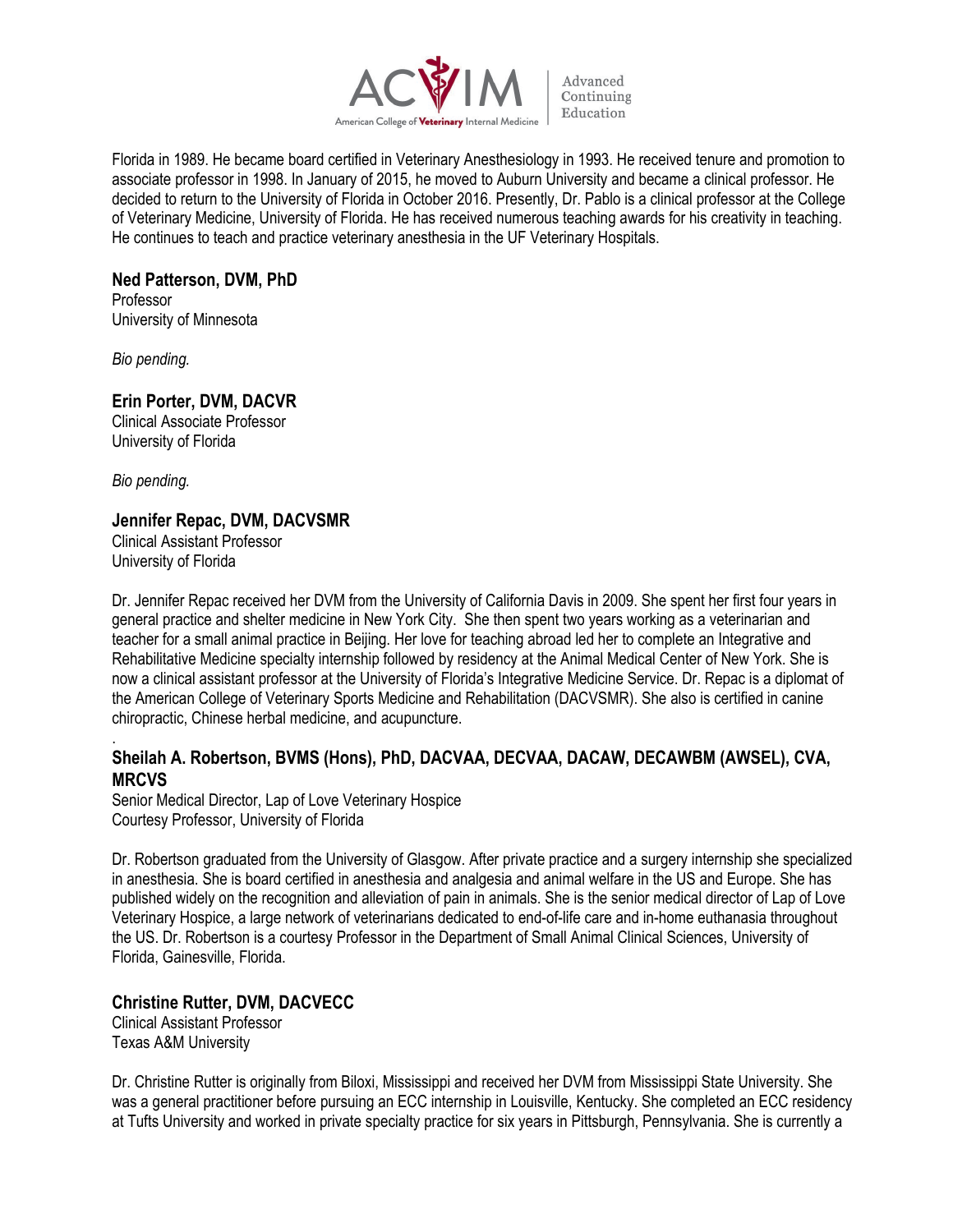

clinical assistant professor at Texas A&M University College of Veterinary Medicine. She is a diplomate of the American College of Veterinary Emergency Critical Care and a member of the Veterinary Emergency and Critical Care Society.

#### **Marilia Takada, DVM, PhD, DACVR**

Professor University of Florida

Dr. Takada received her DVM at University of Sao Paulo, Brazil. She completed a MSc and a PhD degree at Michigan State University, focusing on the investigation of novel targeted therapies for canine histiocytic sarcoma, and associated oncogenic drivers. She specialized in veterinary radiation oncology at University of Wisconsin. Her research interests include: clinical trials to test novel agents for canine and feline cancer, hypofractionated radiation protocols, and radiation-induced immunomodulation. She loves nature, sunrises and sunsets. She loves dogs but has become a cat person. She loves travelling, trying exotic food, wine tasting, yoga and college basketball.

## **Fred Wininger, VMD, MS, DACVIM (Neurology)**

Charlotte Animal Referral and Emergency (CARE) Owner and Operator, 3D Veterinary Printing, LLC

Dr. Fred Wininger earned his VMD from the University of Pennsylvania. After completing a small animal rotating internship at the University of Georgia, he finished his neurology/neurosurgery residency at Washington State University. There he developed a love for neuroimaging and the development of a novel neuronavigation device. Joining the faculty at the University of Missouri, he applied these interests in the development of therapies for both animals and children with Battens disease (neuronal ceroid lipofuscinosis). He moved to St. Louis where he practiced for several years and developed the first hybrid private practice/academic neurology residency program which continues today. Dr. Wininger is the owner and operator of 3D veterinary printing LLC, where he creates models and customized surgical tools to aid veterinary surgeons and neurosurgeons around the world.

# **Advanced Veterinary Neurosurgery**

## **Bob Bergman, DVM, MS, DACVIM (Neurology)**

Chief Medical Officer, Specialty and Emergency Medicine for PetVet Care Centers Specialist, Carolina Veterinary Specialists

*See bio under Advanced Veterinary Neuroscience – Week 2.*

## **Amy Fauber, DVM, MS, DACVS (Small Animal), DACVIM (Neurology)**

**Neurosurgeon** CARE|Charlotte Animal Referral & Emergency

*See bio under Advanced Veterinary Neuroscience – Week 2.*

## **Gabriel Garcia, DVM, DACVIM (Neurology)**

Clinical Assistant Professor University of Florida

*See bio under Advanced Veterinary Neuroscience – Week 2.*